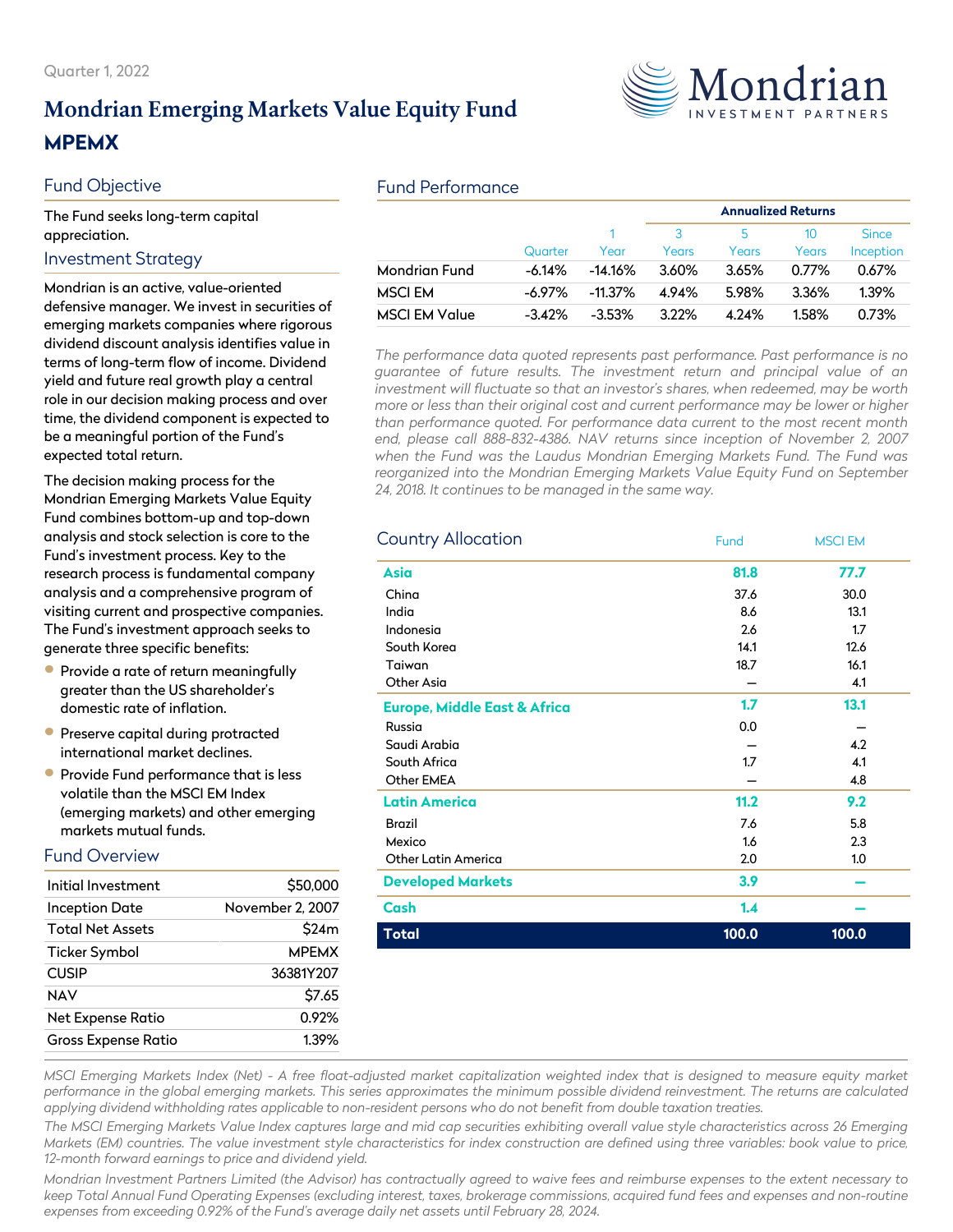## **Mondrian Emerging Markets Value Equity Fund** Contact Contact Contact Contact Contact Contact Contact Contact Conta

| <b>Fund Characteristics</b>     |       | Fund       | <b>MSCI EM</b> |
|---------------------------------|-------|------------|----------------|
| <b>Number of Securities</b>     |       | 52         | 1,399          |
| Wtd. Avg. Market Capitalization |       | \$113,504m | \$113,591m     |
| Price-to-Earnings               |       | 12.7       | 14.0           |
| Price-to-Book                   |       | 1.9        | 1.8            |
| Price-to-Cash Flow              |       | 9.1        | 9.5            |
| Sector Allocation               | Fund  |            | <b>MSCI EM</b> |
| <b>Communication Services</b>   | 8.4   |            | 10.1           |
| <b>Consumer Discretionary</b>   | 10.2  |            | 12.3           |
| <b>Consumer Staples</b>         | 7.3   |            | 5.8            |
| Energy                          | 2.2   |            | 4.8            |
| <b>Financials</b>               | 26.2  |            | 22.1           |
| <b>Health Care</b>              | 6.1   |            | 3.9            |
| Industrials                     |       |            | 5.4            |
| Information Technology          | 28.7  |            | 21.6           |
| Materials                       | 9.5   |            | 9.4            |
| <b>Real Estate</b>              |       |            | 2.1            |
| <b>Utilities</b>                |       |            | 2.6            |
| Cash                            | 1.4   |            |                |
| <b>Total</b>                    | 100.0 |            | 100.0          |

| Top Equity Holdings             | Net Assets |
|---------------------------------|------------|
| <b>TSMC</b>                     | 8.5%       |
| Alibaba                         | 5.3%       |
| Ping An Insurance               | 5.1%       |
| <b>Samsung Electronics Pref</b> | 4.1%       |
| Hon Hai                         | 3.5%       |
| <b>HDFC</b>                     | 3.4%       |
| SK Hynix                        | 3.1%       |
| Tencent                         | 2.8%       |
| <b>CSPC Pharmaceutical</b>      | 2.8%       |
| Bank Rakyat                     | 2.6%       |
| <b>TOTAL</b>                    | 41.2%      |

*Holdings are subject to change.*

| Risk Information                                 | Fund  | MSCI<br>FМ |
|--------------------------------------------------|-------|------------|
| <b>Standard Deviation</b><br>(3 year annualized) | 19.4% | 18.0%      |
| Beta<br>(3 year data)                            | 1.05  |            |
|                                                  |       |            |

#### Investment Strategy

Mondrian's bottom-up fundamental research process utilizes a long-term dividend discount model to isolate value at the individual security level, in an approach that makes valuations comparable across differing markets and sectors. The following positioning is a consequence of this investment philosophy:

|                           | <b>Overweight Positions</b> | <b>Underweight Positions</b> |
|---------------------------|-----------------------------|------------------------------|
|                           | China                       | <b>EMEA</b>                  |
| <b>Market Positioning</b> | Latin America               | India                        |
|                           | Taiwan                      | <b>ASEAN</b>                 |
|                           | Information Technology      | Industrials                  |
| <b>Sector Positioning</b> | Financials                  | Energy                       |
|                           | <b>Health Care</b>          | <b>Utilities</b>             |

#### Performance Review

The MSCI Emerging Markets Index fell 7.0% as the Russian invasion of Ukraine weighed heavily on sentiment. Russia's stock market remains closed to foreign investors, and MSCI eliminated Russia from the index. This accounted for approximately 3% of the 7% loss.

The Russian conflict triggered a commodity price shock which had a positive impact on commodity linked markets such as South Africa, the Middle East and Latin America which all posted positive double-digit returns. Within Asia, Indonesia bucked the general trend of negative returns, benefitting as a commodity exporter, gaining 9.6%. Most of the larger Asian economies - China, India, Korea and Taiwan - are commodity importers and lagged. Although this is as much due to continued worries for China in light of heightened geopolitical concerns and growth fears from rising Covid-19 cases.

The Fund outperformed the index benefitting from positive stock selection in China and positioning in Brazil, Peru and Indonesia. This was somewhat offset by an underweight to EMEA. Stock selection in health care and IT also added value. Consumer staples stocks slightly weighed on returns.

*Weighted Average Market Cap - The portfolio-weighted average market capitalizations of all equity securities. Portfolio Turnover - A measure of how frequently assets within a fund are bought and sold by the managers. Price to Earnings - The Price to Earnings Ratio is a stock's current price divided by the company's trailing 12-month earnings per share from continuous operations. Price to Book - The Price to Book Ratio links the stock/share price of a company with the book or accounting value of shareholders' equity per share. Price to Cash Flow - The Price to Cash Flow Ratio is the ratio of a stock's price to its cash flow per share.*

*Standard Deviation - A measure of the volatility of returns. Beta - A measure of a fund's sensitivity to market movements.*

*Neither MSCI nor any other party involved in or related to compiling, computing or creating the MSCI data makes any express or implied warranties or representations with respect to such data (or the results to be obtained by the use thereof), and all such parties hereby expressly disclaim all warranties of originality, accuracy, completeness, merchantability or fitness for a particular purpose with respect to any of such data. Without limiting any of the foregoing, in no event shall MSCI, any of its affiliates or any third party involved in or related to compiling, computing or creating the data have any liability for any direct, indirect, special, punitive, consequential or any other damages (including lost profits) even if notified of the possibility of such damages. No further distribution or dissemination of the MSCI data is permitted without MSCI's express written consent.*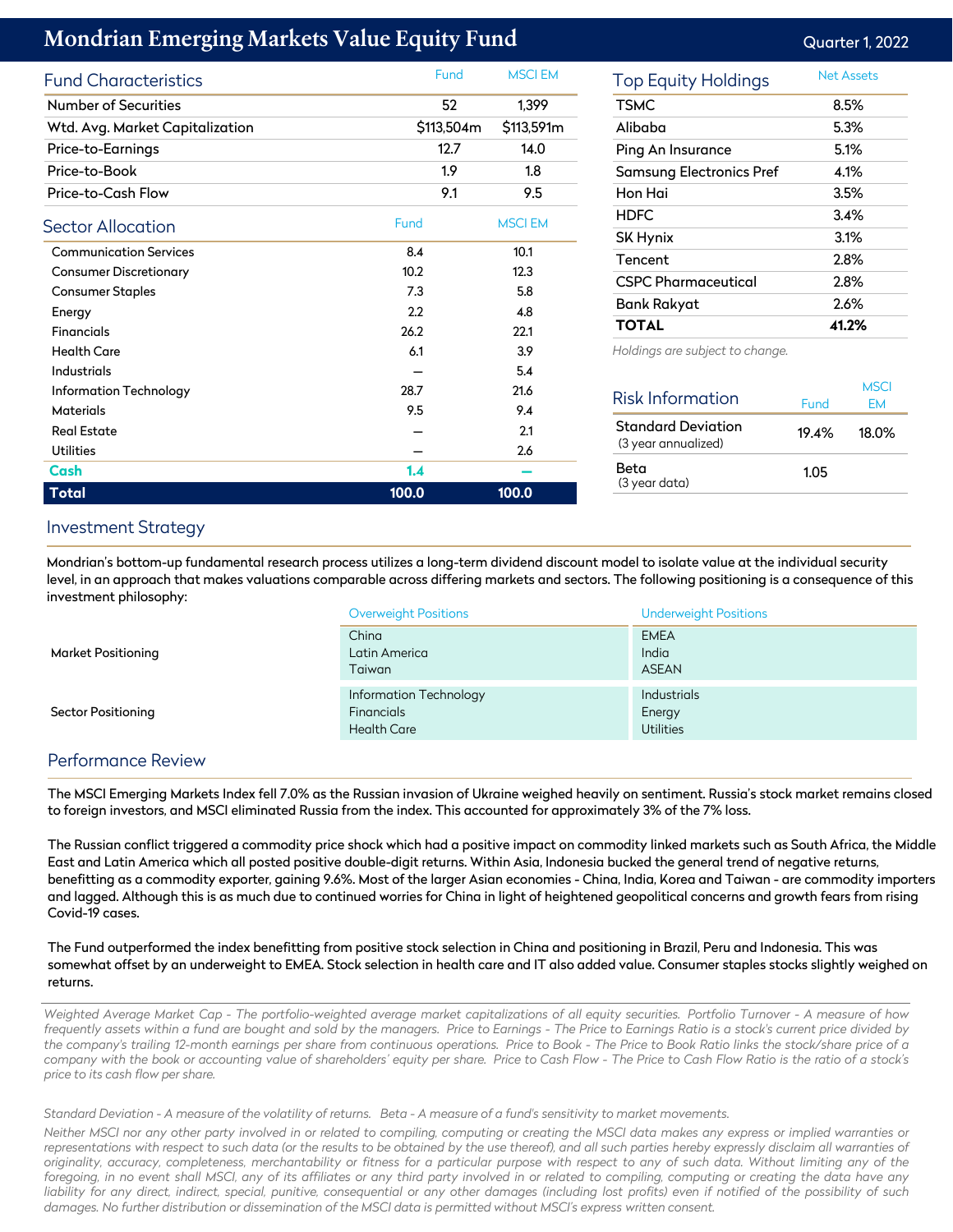#### Fund Transactions

During the quarter we initiated positions in four stocks:

Axis Bank is a leading privately-run bank in India with a well-diversified funding and asset portfolio supported by a strong capital position. Historically known as a corporate bank, a change in management introduced a new strategy towards a lower risk banking model with more sustainable growth. Credit cost pressure has alleviated despite the Covid-19 disruption, and we believe that earnings should accelerate due to India's economic recovery from Covid-linked lockdown, higher interest rates and the end of an NPL cycle. We view Axis Bank's valuation as an attractive opportunity within the Indian market given the expected earnings growth profile and improved risk profile.

In China, we added new positions in restaurant operator Yum China and solar glass manufacturer Xinyi Solar Holdings.

Yum China was spun out from its parent company Yum! Brands in 2016 and is the sole operator of the KFC and Pizza Hut franchises in mainland China. The first KFC restaurant was opened in China in 1987, enabling the company to build a long-established relationship with the Chinese consumer and a market leading store footprint that still offers significant scope to expand. Yum China is attractive to us on a long term basis given its net cash and zero debt balance sheet with sustainable positive free cash flow; a private management team which is highly incentivised to maximise shareholder return, while it has shown its ability to adapt and succeed thus far in the digital era. Although sales have continued to be impacted by ongoing Covid-19 shutdowns, we believe the financial and operational strength of the business will allow them to manage this disruption in the short-term, and recent share price weakness has presented us with a value opportunity to add a name with attractive long-term prospects.

Xinyi Solar is the world's leading solar glass manufacturer. Solar glass is an integral and difficult to substitute component of solar power modules, and is therefore set to benefit from long-term structural demand growth trends associated with a shift towards renewable energy sources. Xinyi currently holds a c30% global market share, which is set to grow in the coming years following capacity expansion plans announced by the company. This production growth will seek to satisfy increasing demand for more advanced, energy efficient products such as bi-facial modules which Xinyi should be at the forefront of developing. The company is privately owned, with a net-cash balance sheet to support their expansion plans. Given Xinyi's scale, profit margins and ROIC are superior to competitors given lowest manufacturing costs, we feel this is one of the most attractively valued companies to play the global long-term structural growth opportunity in renewable energy.

In early February, several weeks prior to Russia's invasion of Ukraine, we initiated a position in the leading Russian bank Sberbank. With a dominant market share, well-developed technology strategy and a strong capital position, Sberbank appears well-placed to maintain its position as Russia's leading bank, supporting its profitability and growth. Despite these attributes the stock had underperformed and appeared deeply undervalued on all key valuation parameters. Accordingly we decided to initiate a small position in the stock. Following Russia's invasion of Ukraine and MSCI's decision to remove Russia from the MSCI EM Index at a price of effectively zero, the Sberbank position on the Fund is being priced at zero.

We also added to existing positions in Mediatek, LG Chem, and Wuliangye following share price weakness. These changes were funded by reducing exposure to strong performers including Reliance Industries, HCL Technologies, Credicorp, Ping An and China Merchants Bank. Following Russia's invasion of Ukraine and the suspension of trading in many Russia-linked stocks, we eliminated the position in gold producer Polymetal due to the significant deterioration in the risk profile.

*To determine if the Fund is an appropriate investment for you, carefully consider the Fund's investment objectives, risk, and charges and expenses. This and other information can be found in the funds full and summary prospectus which can be obtained by calling 888-832-4386 or by visiting www.mondrian.com/mutualfunds. Please read the prospectus carefully before investing.*

*Investing involves risk, including the possible loss of principal. International investments entail risks not ordinarily associated with U.S. investments including fluctuation in currency values, differences in accounting principles, or economic or political instability in other nations. Emerging markets involve heightened risks related to the same factors, as well as increased volatility and lower trading volume. The Fund may invest in derivatives, which are often more volatile than other investments and may magnify the Fund's gains or losses. Indices are unmanaged and do not include the effect of fees. One cannot invest directly in an index.*

*The Mondrian Investment Partners Limited Funds are distributed by SEI Investment Distribution Co. (SIDCO). SIDCO is not affiliated with the advisor, Mondrian Investment Partners Limited. Mondrian Investment Partners Limited. Mondrian Investment Partners Limited is Authorised and Regulated by the Financial Conduct Authority.*